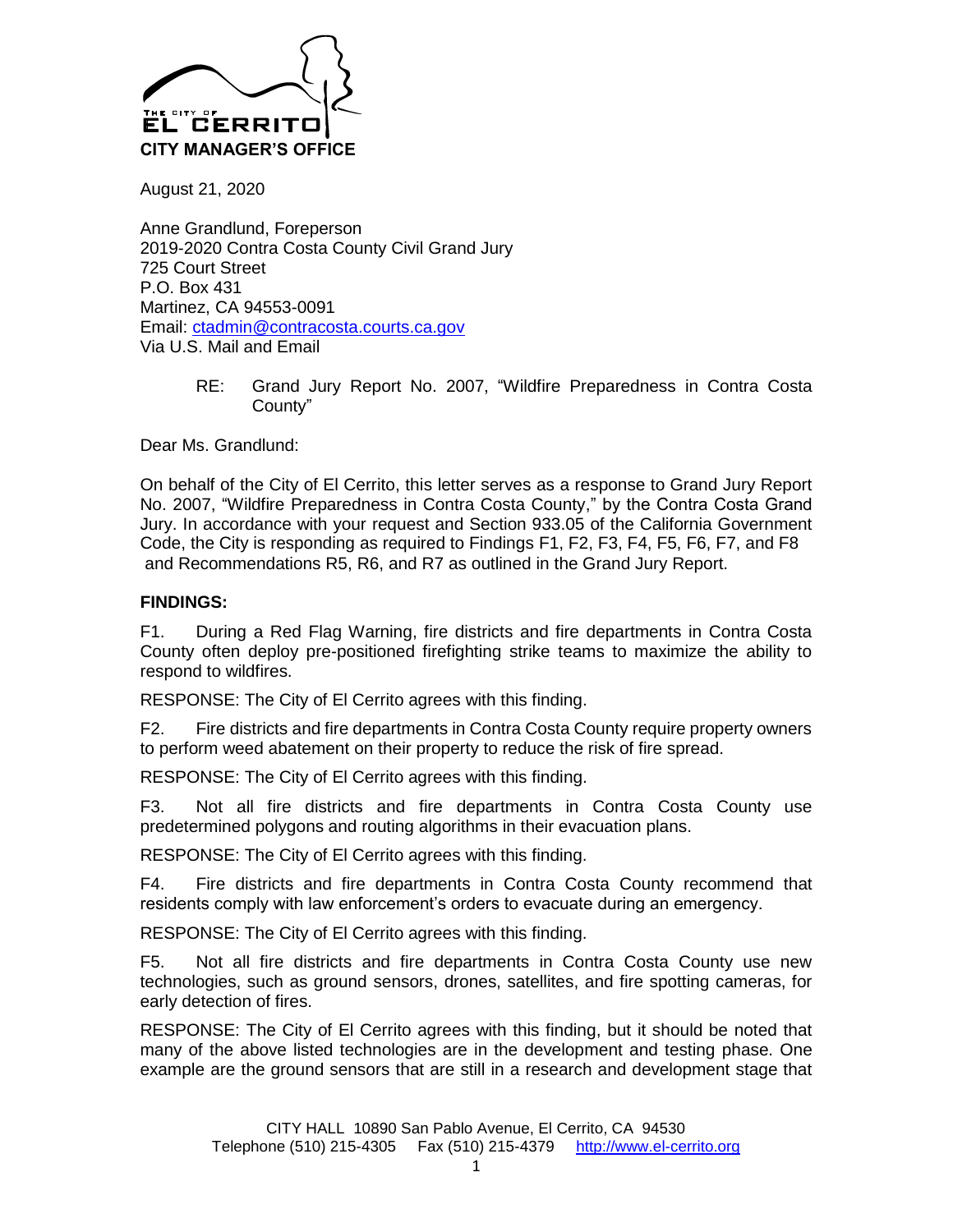

have been tested successfully but are still not commercially available. ALERTWildfire, a consortium of three universities, has provided access to their state-of-the-art cameras in this County that help discover, locate and confirm fire as well as increase situational awareness. While the AI technology for the fire spotting cameras is being developed and tested, this level of detection is still not available for commercial application through this system.

F6. The October 2019 Public Safety Power Shutoff (PSPS) events disrupted emergency response efforts and communications in Contra Costa County.

RESPONSE: The City of El Cerrito agrees with this finding.

F7. Fire districts and fire departments in Contra Costa County are not always informed by PG&E when the utility is performing non-emergency maintenance work that presents a high fire risk during a Red Flag Warning.

RESPONSE: The City of El Cerrito agrees with this finding.

F8. An ordinance passed by the San Ramon Valley Fire Protection District, requiring PG&E to give advance notice of non-emergency maintenance work that presents a high fire risk, enables the fire district to pre-position a team at the utility worksite and recover labor and equipment costs.

RESPONSE: The City of El Cerrito agrees with the finding in so far as our interpretation of San Ramon Valley Fire Protection District's written ordinance.

## **RECOMMENDATIONS:**

R5. The City Councils of El Cerrito, Pinole and Richmond should consider directing their Fire Chief to update wildfire evacuation plans and incorporate pre-determined polygons and advanced routing technology, by June 30, 2021.

RESPONSE: The recommendation has been implemented in 2019 and tested through a cooperative agreement with Zonehaven, Inc., a software company based in San Francisco. Currently in Contra Costa County, this program is only operational in Orinda and Moraga as sponsored by the Moraga-Orinda Fire District and in El Cerrito and the community of Kensington as sponsored by the El Cerrito Fire Department. However, the Contra Costa County Fire Chiefs Association has supported a Bay area UASI grant application for \$300,000 to provide funding for the procurement and implementation of a software program that will provide a uniform evacuation planning platform for the entire County. The grant was approved last year with funding to be available later this year.

R6. The City Councils of El Cerrito, Pinole and Richmond should consider identifying funds to adopt or expand the use of new technologies, such as ground sensors, drones, satellites, and fire spotting cameras, to help detect fires in high-risk areas, by June 30, 2021

RESPONSE: This recommendation has been partially implemented from both a local and Countywide platform. Since 2015, El Cerrito/Kensington has had a UAV (drone) with a high-resolution camera as well as infrared and thermo scanning capabilities to use for search and rescue as well as fire detection in the urban interface when needed. However, to consider the UAV as an early detection tool is not accurate at this time as it is not usually